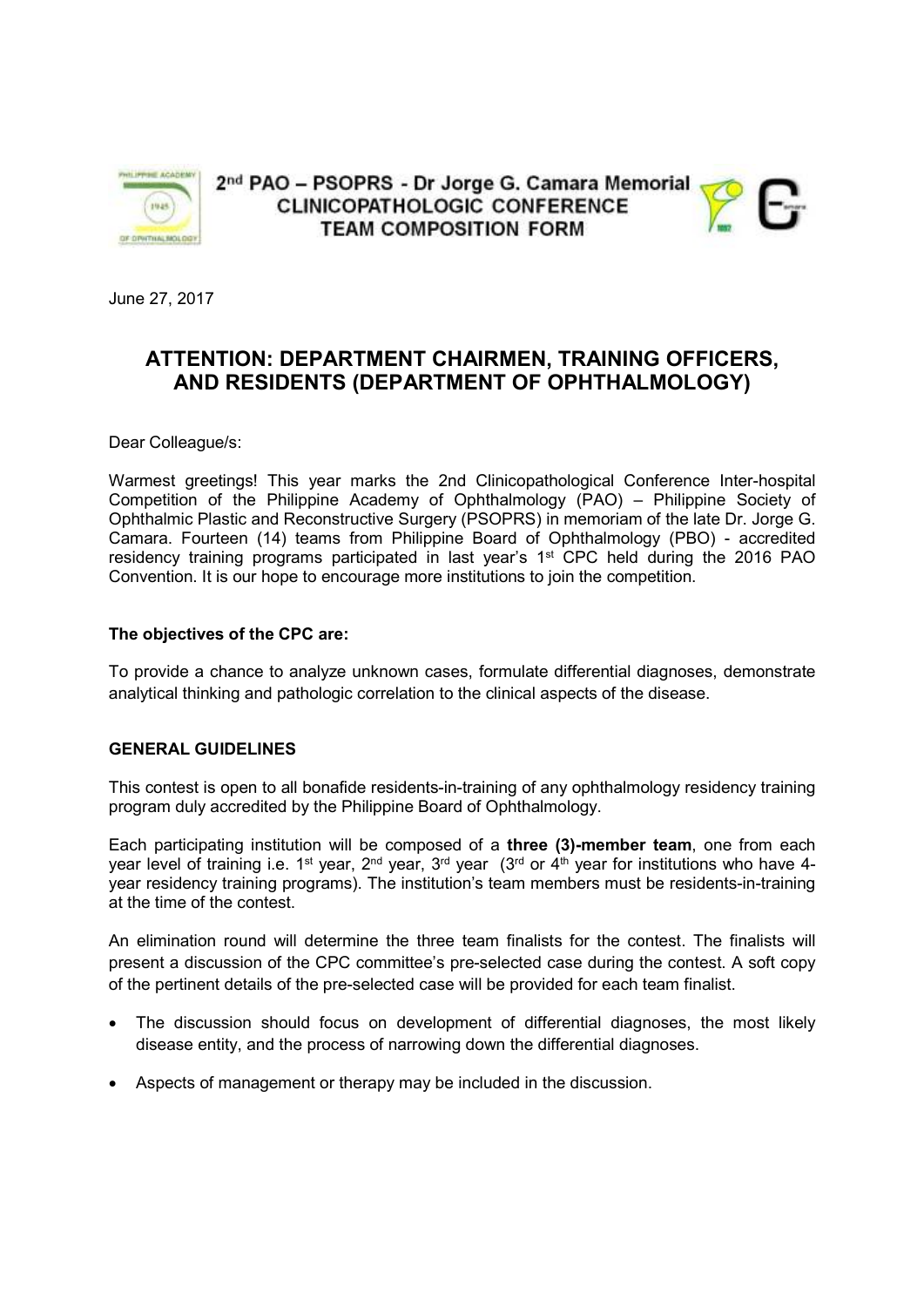- Residents should **bring their own laptop computers** and other selected gadgets, and can utilize any resource (books, internet resources) in formulating their discussion, but **cannot employ the help of other individuals outside of their team**.
- Note: the emphasis of this exercise is more on the thinking process rather than the answer itself.

After each team has presented their discussion, an ocular pathologist will discuss the pathologic findings and the final diagnosis. Finally, a CPC Committee member will discuss pertinent aspects of the presentation, differential diagnosis and therapy of the case.

Cash prizes and medals will be given to the three team finalists with a trophy for the champion institution.

# **PHILIPPINE ACADEMY OF OPHTHALMOLOGY (PAO) – PHILIPPINE SOCIETY OF OPHTHALMIC PLASTIC AND RECONSTRUCTIVE SURGERY (PSOPRS) - DR. JORGE G. CAMARA CLINICOPATHOLOGICAL CONFERENCE INTER-HOSPITAL COMPETITION**

The Clinicopathological Conference Elimination and Finals will be on the **2017 PAO Annual Meeting**, *(Day 0)* **December 4, 2017 (Monday) from 1:00 to 5:00 PM** (after the Residents' Research Paper Contest) at the **SMX Convention Center, Pasay City, Metro Manila.**

## **DEADLINE FOR SUBMISSION OF TEAM MEMBERS: September 16, 2017 (Saturday)**

• Please accomplish the team composition form and submit via email to:

Secretariat\_pao@globelines.com.ph OR pao\_pjo2007@yahoo.com.ph

The institution will be notified of the team's inclusion in the contest.

## **CASE SUBMISSION**

Consultants are encouraged to submit case summaries (**See PAO – PSOPRS - Dr Jorge G. Camara Memorial CPC Case Submission Form**) that can be presented for the contest. Case histories will include all the information that the patient/ legal guardian would be expected to provide to a general ophthalmologist.

Cases will be chosen primarily on the basis of educational value. If two similar cases are submitted, preference will be given to the case that was submitted first. *Each submitter of an accepted case that is chosen for the CPC will be recognized by name, and their institution and given a certificate of appreciation for their contribution.*